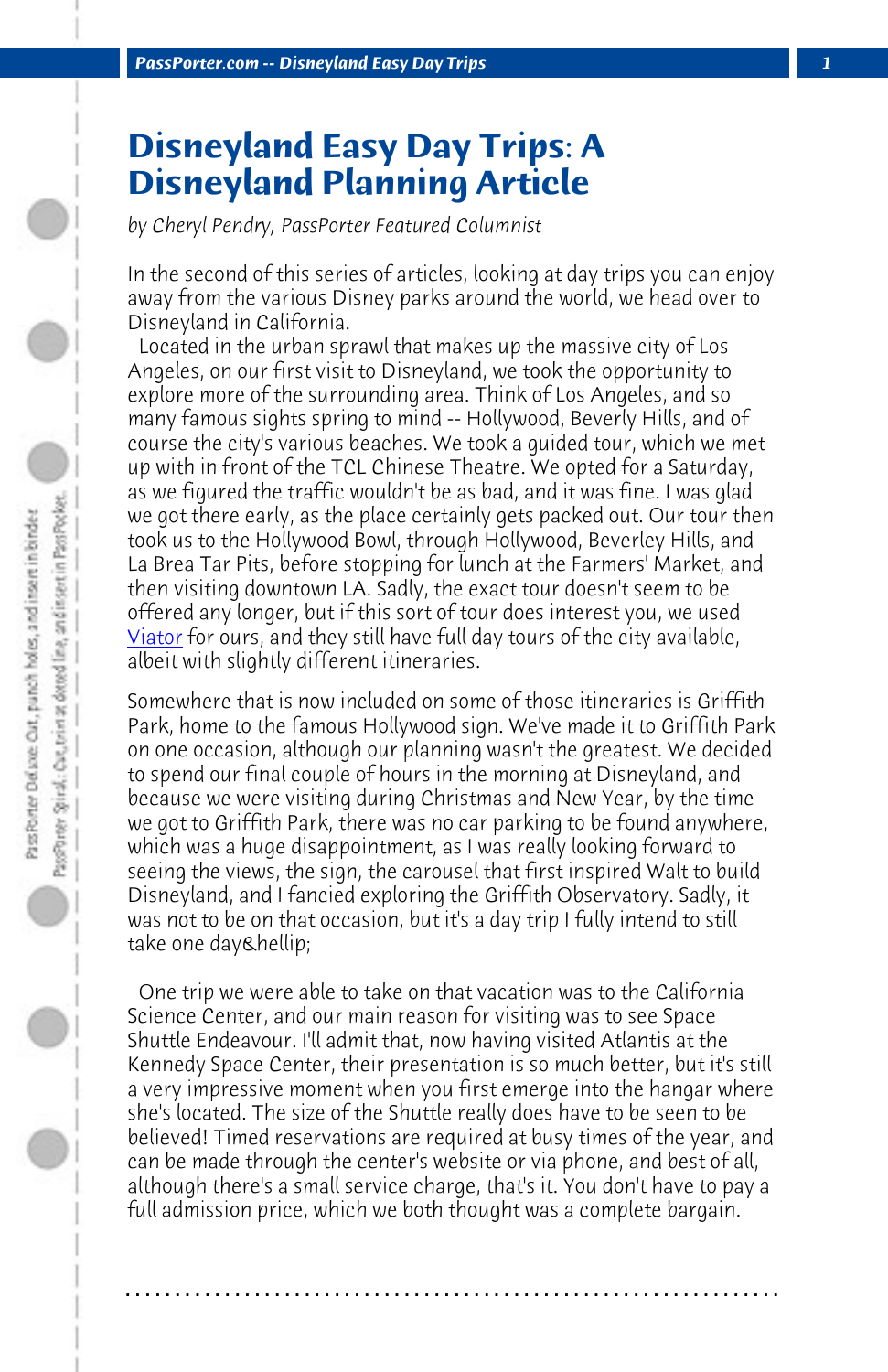If you have children, the next suggestion may not work for you, but for adults, the Huntington Library, Art Collections and Botanical Gardens is a fantastic visit. We went to specifically see the gardens, which cover 120 acres, and they were absolutely stunning. In particular, we loved the Chinese and the Japanese Gardens, both of which were very peaceful, and beautiful.

For those of you who don't mind venturing a bit further afield than Los Angeles, there are many options located in the surrounding areas of southern California. On our first trip to Disneyland, we spent a couple of nights in San Diego first, but it's within easy reach of the park at around an hour and a half's drive. The world famous San Diego Zoo wowed us, and it's the first zoo we'd come across with moving walkways to take you from one level to another. Honestly, you could spend the entire day here! However, there is so much more to see (perhaps in fairness San Diego deserves more than a day trip), and if you want to get a taste of the city, a harbor tour is a good way of doing that, with some superb views of the city. Other places we enjoyed visiting included the Seaport Village, the Midway Aircraft Museum, and the Hotel del Coronado, the model for the Grand Floridian Resort at Walt Disney World.

 An hour and a half in another direction is Palm Springs, which literally felt like an oasis in the desert as we approached it. The main draw for me was the city's Aerial Tramway, although here again, we needed to do more planning. It's quite a tough place to find, located some distance from the city along a private road, and we were hoping to get up for sunset, but a lot of people obviously had the same idea as us, as there was an hour's wait for the next tram, by which time it would be dark outside. One day, we'll get back there to finally enjoy the Tramway. We did see the Forever Marilyn statue, and standing nearly three stories high, you can't exactly miss it. It's a bit of a surreal thing to see in the middle of the place, but surreal was a good way to describe Palm Springs. Let's just say it had a unique feeling to it & hellip;

 We were making our way over to the Joshua Tree National Park, but even that's only a couple of hours' drive, if you go there directly from Disneyland. It's home to some stunning scenery, and like many of America's National Parks, it reminds you just what huge expanses of nature have been preserved for visitors to enjoy. You really feel as if you're a million miles away from daily life, and sometimes the silence is almost overwhelming, as we're not used to such quiet these days. It's a photographer's paradise, so I was in my element here, with the views spreading out some distance in front of you, allowing you to get a complete feel for just how big and beautiful this park is.

**. . . . . . . . . . . . . . . . . . . . . . . . . . . . . . . . . . . . . . . . . . . . . . . . . . . . . . . . . . . . . . . . . .**